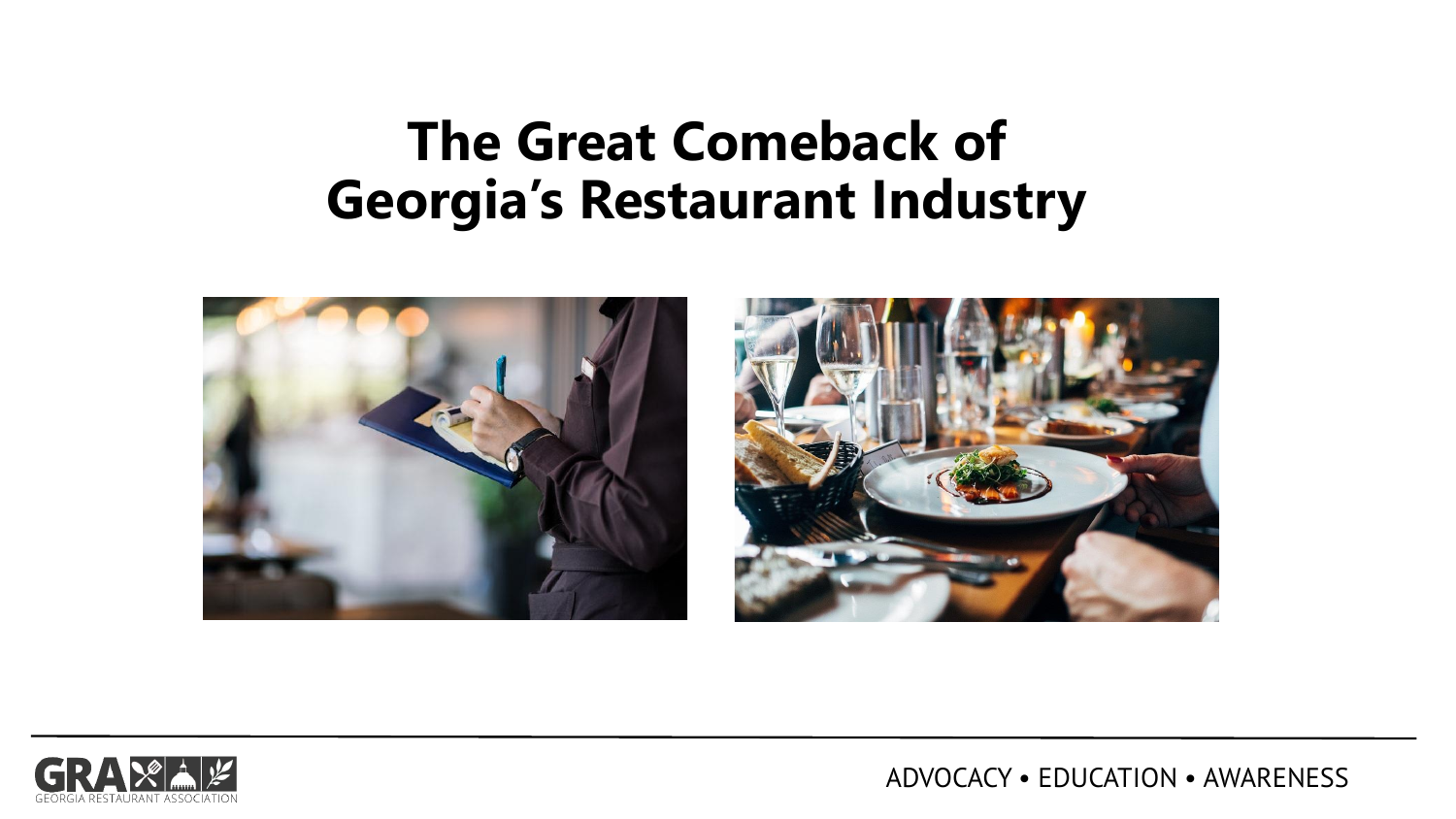# **Achievements During COVID-19**

- ✓ **Successfully lobbied to allow for temporary to-go sealed beer and wine in many jurisdictions around the state. In tandem, successfully passed state legislation allowing delivery of sealed beer and wine, which do require local action to codify in many municipalities.**
	- ✓ **Received license and permit renewals delays, waivers of certain penalties and fees on county and municipal levels.**
- ✓ **Working directly with State economist on tax breaks and incentives for the restaurant industry recovery.**
- ✓ **Wrote the guidelines for the reopening of restaurants in Georgia. We continue to work with the Office of the Governor and the Georgia Department of Public Health on guidelines.**
	- ✓ **Established Go Georgia coalition to create consumer facing multi-industry "Safe Georgia Promise".**
	- ✓ **Facilitated a successful statewide grassroots movement of restaurateurs which resulted in significant modifications on PPP loan terms.**

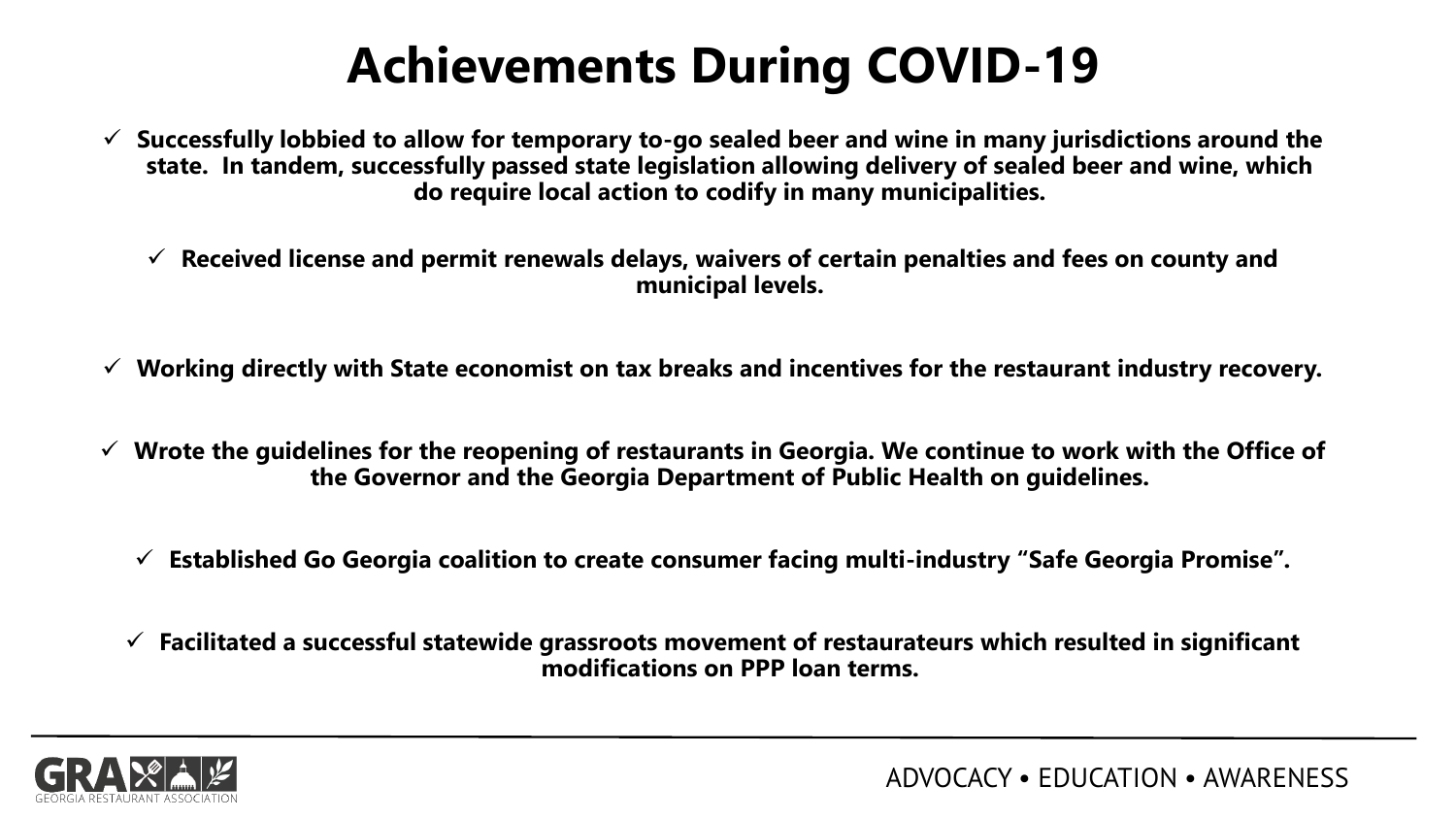### **Achievements During COVID-19**





ADVOCACY • EDUCATION • AWARENESS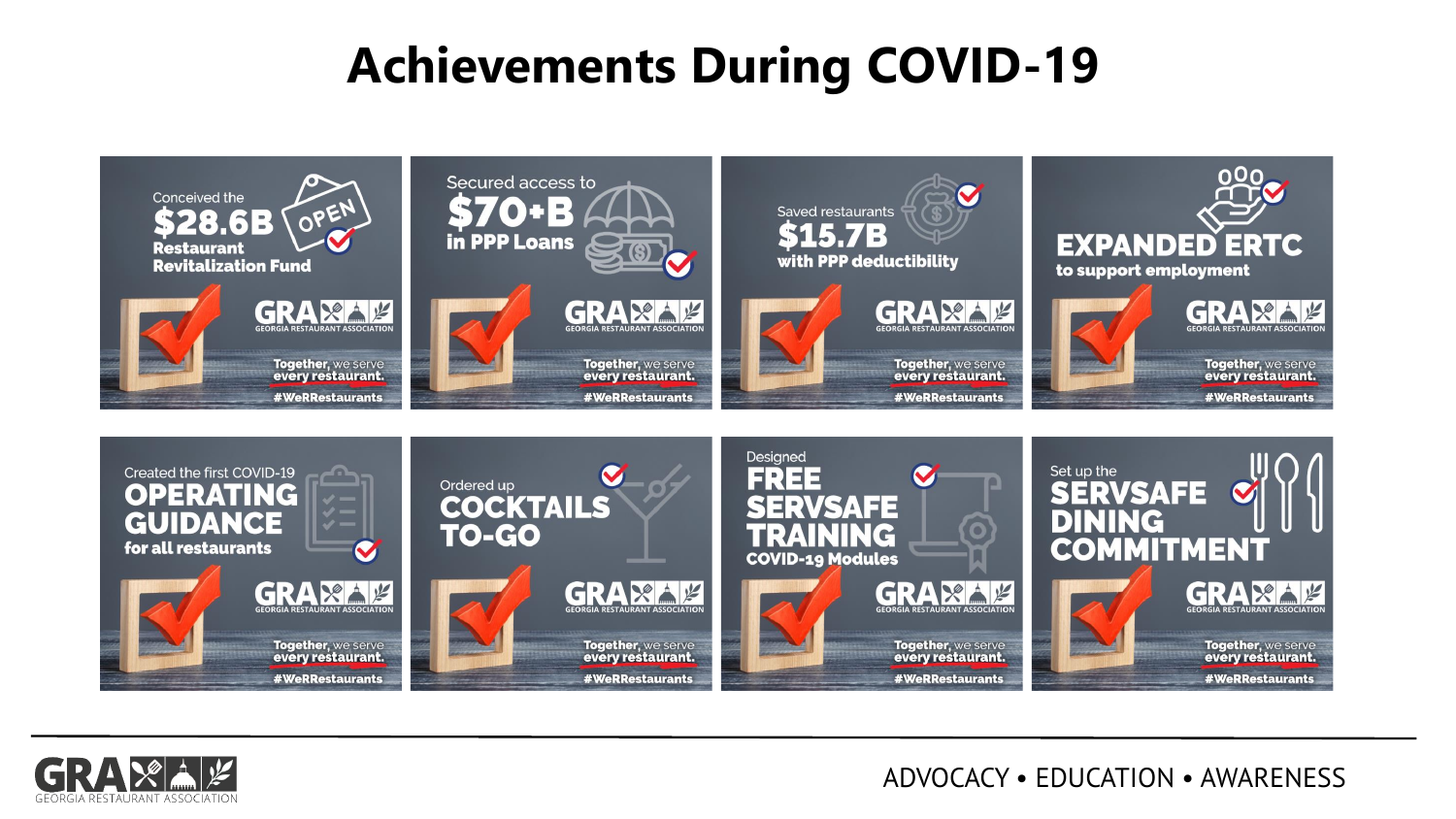# **Federal Relief Programs**

- Restaurant Revitalization Fund (RRF)
- Employee Retention Tax Credit (ERTC)
- SBA EIDL
- PPP2